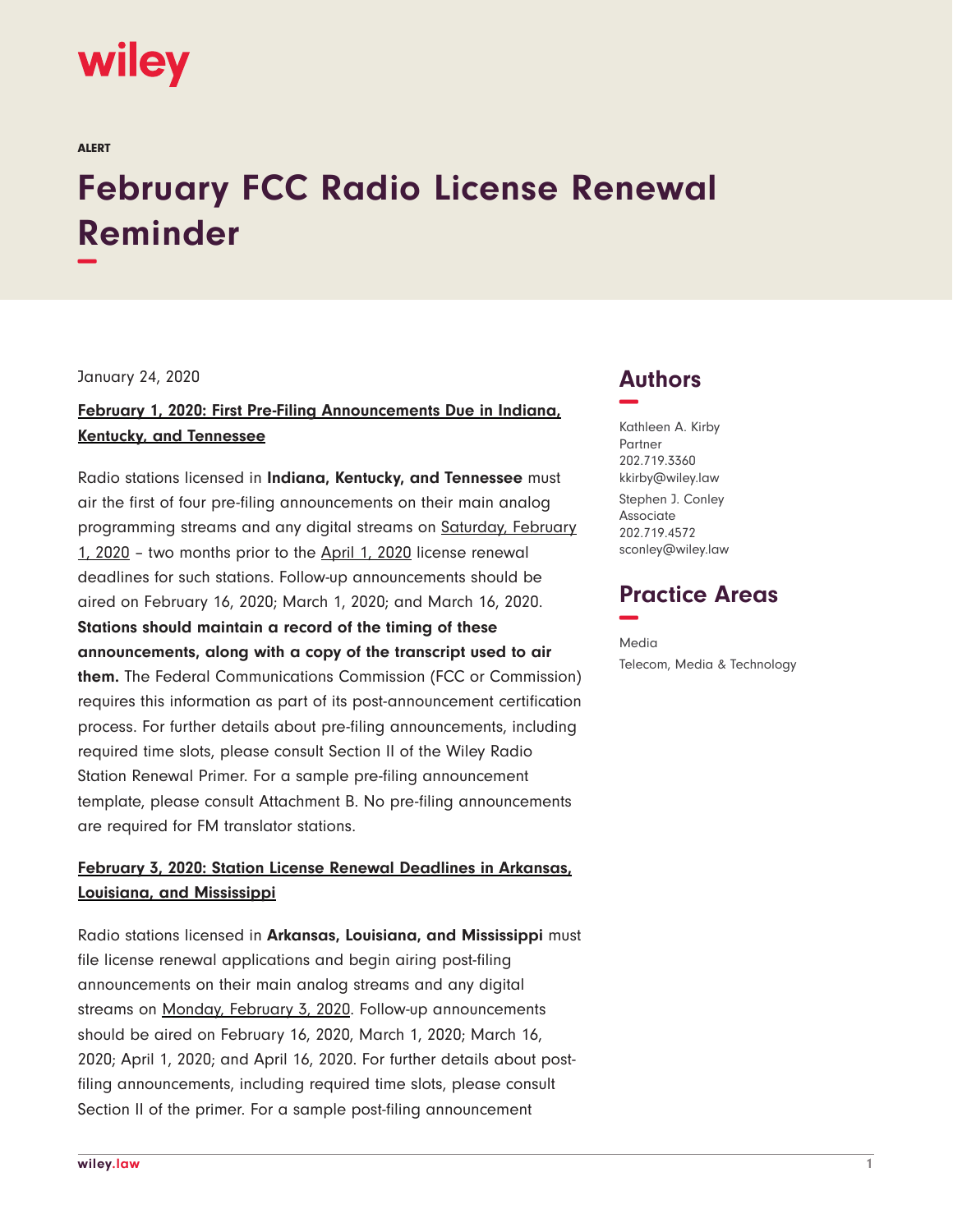template, please consult Attachment C. **Prior to filing Form 303-S applications for renewal, stations must submit a Schedule 396 Broadcast EEO Program Report.** Information regarding filing Form 303-S applications can be found in Section III of the primer and Attachment G, and information pertaining to filing the Schedule 396 Report can be found in Section IV and Attachment I.

Additionally, within seven days of broadcasting the final post-filing announcement, stations must upload statements certifying compliance with the FCC's pre-filing and post-filing notice requirements in their respective online public inspection files. A sample certification form is available in the primer under Attachment D. Finally, the FCC requires that stations publish post-filing notices at least once immediately following the filing of the license renewal applications for FM Translators. The notices should be made in daily, weekly, or biweekly newspapers published or having circulation in the communities or areas served. A sample notice is in Attachment E. We recommend uploading a certification of this publication to the station's online public inspection file. A sample can be found in Attachment F.

#### **Important Procedural Changes for Upcoming and Pending Radio Renewal Applications**

On December 20, 2019, the Media Bureau issued a Public Notice for radio station renewal applications in light of the Third Circuit's November 29, 2019 decision in Prometheus Radio Project v. FCC (a brief synopsis of the decision can be found here) which vacated and remanded the Commission's 2010/2014 Quadrennial Review Order on Reconsideration. The Media Bureau also released an Order to officially reinstate the Commission's prior ownership rules on December 20, 2019 (a summary of the reinstated rules can be found here).

New Applicants. As a result, all radio licensees seeking renewal of a commercial station license **are required to report any violations of the revised Newspaper/Broadcast or Radio/Television Cross-Ownership rules in the "FCC Violations during the Preceding License Term" question in the Form 303-S.** Licensees in violation of these rules must answer "No," and provide an explanatory exhibit, even if the FCC had previously approved the acquisition of an attributable interest by the station. The Media Bureau is currently in the process of adding a new question to the renewal application on the topic.

Pending Applicants. Licensees with pending renewal applications that have not yet been amended to reflect these changes must do so immediately, **as no action will be taken on pending applications prior to the submission of this amendment.** The certification should state:

The station licensee (and each party with an attributable interest in the licensee) hereby certifies it is in compliance with the Newspaper/Broadcast and Radio/Television Cross-Ownership rules in revised 47 CFR § 73.3555.

If a licensee cannot make this certification, it must file an explanation.

**\* \* \***